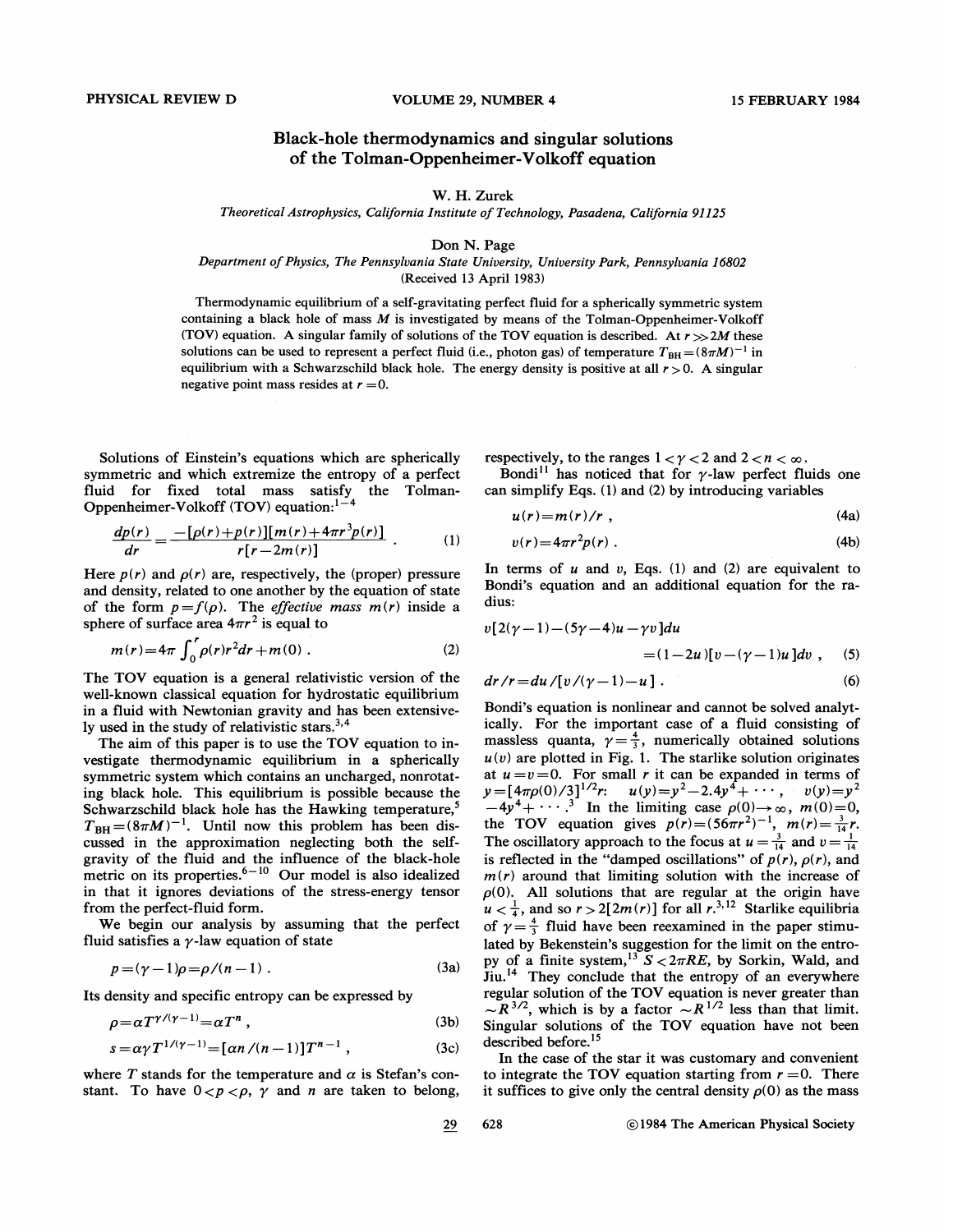



FIG. 1. Solutions of Bondi's equation for a fluid of massless quanta  $\gamma = \frac{4}{3}$ , n = 4. Physically interesting solutions satisfy

 $u(r) = m(r)/r < \frac{1}{2}$ ;  $v(r) = 4\pi r^2 p(r) \ge 0$ .

(a) For  $u > 0$ , Bondi's equation exhibits a focus at  $v = \frac{1}{14}$  and  $u = \frac{3}{14}$ . The solution which originates at  $u = v = 0$  is starlike. Singular solutions with  $M \gg 1$  can be treated analytically in four overlapping regions: (i)  $u \ll 1$ ,  $v \ll 1$ , (ii)  $v \ll (\gamma - 1)u$ , (iii)  $1-2u \ll 1$ , and (iv)  $v+|u| \gg 1$ . Part of this last range is shown in (b). Note the change in scale between (a) and (b).

 $m(0)=0$ . The integration, with some definite equation of state, provides  $m(r)$  and  $\rho(r)$ . This procedure cannot be followed in the case investigated here, as there is a black hole at the center of the system. Therefore, we shall integrate the TOV equation inwards, starting at some finite  $r = R$ .

In the case considered here it is convenient to give initial conditions near the origin of the  $u(v)$  graph. The solution of interest is close to the starlike solution, but misses the origin by bending upwards, as shown in Fig. 1(a): For a given  $v \ll 1$ , u is bigger than that of the starlike solution. One of the graphs of  $m(r)$  and  $\rho(r)$  obtained numerically for  $\gamma = \frac{4}{3}$  is shown in Fig. 2. Note the effective mass decreasing to an approximately constant value M-corresponding to a mass of the central black holefrom the initial  $m(R) = E$ . This decrease is caused by the fluid with approximately constant density. When the radius approaches the estimated location of the horizon, the density of the fluid increases dramatically to  $\rho_{\text{max}} \approx 1$ , while the effective mass becomes negative. It is surprising and rather unexpected to see the solution continue through  $r = 2M$  without encountering any horizon. The integration can be extended to the origin. There resides a negative point mass, the only singularity of the above

solution. The entropy of the fluid inside  $r = 2M$ , computed for a fluid of massless quanta, equals  $\sim 1.6(4\pi M^2)$ . This behavior-no causal horizon and a negative point mass at  $r = 0$ -is generic for solutions of the TOV equation with the  $\gamma$ -law equation of state which originates in the physically accessible region:  $v > 0$ ,  $0 < u < \frac{1}{2}$ .

Further analysis of this TOV model for the equilibrium between a black hole and a perfect fluid can be achieved by solving approximations of Eqs. (5) and (6) analytically. Again we begin in the range  $u \ll 1$ , and  $v \ll 1$ . There Eq. (5) simplifies to

$$
2v du \simeq [v/(\gamma-1)-u]dv.
$$

Approximate solutions are, therefore,  $v = 4\pi r^2 P$  and  $u = M/r + v/3(\gamma - 1)$ , where P and M are constants, and have the obvious physical interpretation. The temperature is also constant and given by  $T = [P/\alpha(\gamma - 1)]^{1-1/\gamma}$ . It can be regarded as the Hawking temperature of the black hole of mass M, if we set  $T = T_{BH} \equiv (8\pi M)^{-1}$  or<br>  $P = (\gamma - 1)\alpha(8\pi M)^{-\gamma/(\gamma - 1)}$ . The energy and entropy densities are approximately constant wherever  $u \ll 1$ , e.g., for all

$$
2M << r << (\gamma - 1)^{1/2}P^{-1/2} = \alpha^{-1/2}(8\pi M)^{\gamma/(2\gamma - 2)}
$$

As r decreases towards 2M,  $u(r)$  gets near  $\frac{1}{2}$  while  $v(r)$ initially remains small when



FIG. 2. Effective mass  $m(r)$  and density  $p(r)$  as a function of distance for a fluid of massless quanta ( $\gamma = \frac{4}{3}$ ,  $n = 4$ ). Radius, mass, and density are given in absolute (Planck) units. The initial values of  $u$  and  $v$  were obtained from the condition for thermodynamic equilibrium between a Schwarzschild black hole of mass  $M$  and a radiation heat bath confined to a spherical cavity of radius R:  $m(R) - M = (4\pi R^3/3)\alpha T_{BH}^4$ . The total energy of the configuration  $m(R)$  was chosen to be 12.65 Planck units at  $R = 1265$  Planck units. For simplicity, Stefan's constant  $\alpha = 1$ .  $T_{BH} = (8\pi M)^{-1}$  is assumed. The heavy arrow points out the expected location of the black-hole horizon  $r = 2M$ . A negative point mass at  $r = 0$  is responsible for the negative effective mass inside  $r = 2M$ . The density remains positive for all  $r > 0$ .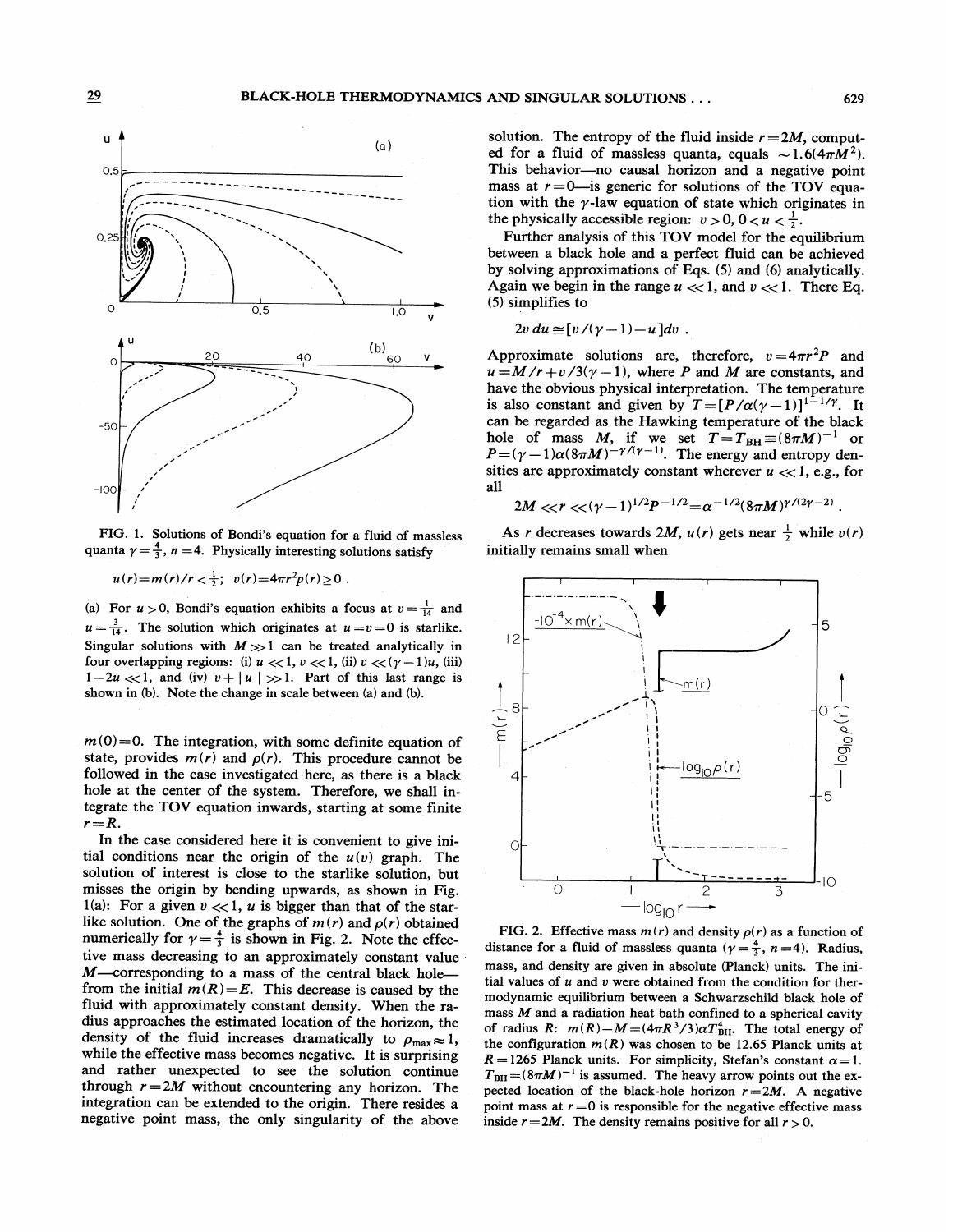$$
(8\pi M)^2 P = (\gamma - 1)\alpha (8\pi M)^{-(2-\gamma)/(\gamma-1)} < \gamma - 1.
$$

Thus,

 $v \ll (\gamma - 1)u$ 

and

 $v[2(\gamma-1)-(5\gamma-4)u]du \approx -(1-2u)(\gamma-1)u dv$ ,  $dr/r \approx -du/u$ .

Functions

 $u(r) \cong M/r$ 

and

$$
v(r) \!\cong\! 4\pi r^2 P(1-2u(r)]^{-\gamma/(2\gamma-2)}
$$

solve these equations and merge with the previous solution solve these equations and merge with the previous solution<br>in the overlap region,  $v \ll u \ll \frac{1}{2}$ . They represent fluid with blue-shifted temperature  $T \approx T_{BH}/[1-2u(r)]^{1/2}$ . In the range  $2M < r < 8\pi M$  the dominant wavelength of the quanta of black-hole radiation becomes comparable to the curvature radius. The fluid can no longer be regarded as perfect. Quantum effects, such as vacuum polarization, are likely to play an important role, and the validity of the TOV equation can be questioned. For the time being we shall disregard this difficulty and continue our search for solutions to the TOV equation with the  $\gamma$ -law perfect fluid, regarding it as a mathematical problem.

In the range  $r \approx 2M$ ,  $u \approx \frac{1}{2}$ . There it is helpful to write Bondi's equation in terms of  $h = g<sub>rr</sub>^{-1} = 1 - 2u(r)$ . For  $h \ll 1$ , arbitrary v, one obtains

 $v(2v+1)dh \approx 2h(2v/\gamma -1+1/\gamma)dv$ ,

$$
dr/r \simeq -(2-2/\gamma)h dv/(v+2v^2).
$$

The solution of Eq. (5),

$$
h \approx (16\pi P M^2)^{2-2/\gamma} (1+2v)^2 v^{-2+2/\gamma} ,
$$

can be expressed as a relation between the radial and temporal component of the metric tensor:  $-g_{rr}g_{00}$  $=(1+2v)^{-2}$ . The radius changes very little while  $h \ll 1$ .

As  $r$  decreases below 2M, first  $v$  becomes large while  $h$ is still small, and then integrating (2) inward through the huge energy density makes  $m(r)$  go negative so that h becomes large and stays large down to  $r = 0$ . In this range,  $v+h \gg 1$ , Eq. (5) can be approximated by

$$
dv/dh \simeq -(v/h)(5\gamma - 4 - 2\gamma v/h)/(2\gamma - 2 + 4v/h).
$$

It is solved by introducing the auxiliary variable  $z=v/h$ . For  $\gamma < 2$  the solution can be expressed in terms of the variable  $x = (r/2M)^{1/(2\gamma-2)}$  and two coefficients: variable  $\chi = (7/2M)$  and  $B = (2-\gamma)/(7\gamma - 6)$ . The prop-<br> $A = (32\pi PM^2)^{1/(2-\gamma)}$  and  $B = (2-\gamma)/(7\gamma - 6)$ . The proper pressure and effective mass are the following:

$$
p(r) \geq PA^{-\gamma}B^{\gamma/(2-\gamma)}x^{\gamma}(1-x^{7\gamma-6})^{\gamma/(2-\gamma)}
$$

and

$$
m(r) \approx m(0)(1-x^{7\gamma-6})^{2/(2-\gamma)} + r/2.
$$

The central, negative "bare mass" is

$$
m(0) \cong -MA^{-2\gamma+2}B^{2/(2-\gamma)}
$$

$$
\approx -64\pi^2 M^3 [(\gamma -1)\alpha/2\pi]^{-2(\gamma -1)/(2-\gamma)} B^{2/(2-\gamma)}
$$

The density reaches a maximum at

 $r = 2M[(2-\gamma)/(6\gamma-4)]^{2(\gamma-1)/(7\gamma-6)}$ .

When the pressure  $P$  is calculated from Eq. (3) with  $T=1/8\pi M$ , the maximal density is of the order of the Planck density and depends on  $\gamma$ , but not on the blackhole mass M.

The entropy of the interior portion of the above solution is of obvious interest. We calculate it using the formula  $S = 4\pi \int_0^{2M} s g_{rr}^{1/2} r^2 dr$ . This yields

$$
S \cong \left(\frac{2\gamma}{7\gamma - 6}\right) \frac{M}{T_{\text{BH}}} = \left(\frac{4\gamma}{7\gamma - 6}\right) S_{\text{BH}} = \left(\frac{4n}{n + 6}\right) S_{\text{BH}}.
$$
\n(7)

For the perfect fluid in which the speed of sound approaches the speed of light—in the limit of  $\gamma=2$  or  $n = 2$ —the entropy inside  $r = 2M$  coincides with the entropy  $S_{BH} = 4\pi M^2$  of the black hole, though our approximate solution of the TOV equation must be modified in this limit. Therefore, this fluid configuration attains an entroby of the order of Bekenstein's upper limit.<sup>13</sup> Preliminary analysis indicates that in spite of this large entropy the above configuration may be unstable, and, therefore, a local minimum rather than maximum of entropy.<sup>16</sup>

The above "interior solution" is qualitatively different from the Schwarzschild solution for  $r < 2M$ . To begin with, the Schwarzschild horizon was not crossed even though  $r < 2M$ : Inequality  $r > 2m(r)$  was satisfied for all r. Moreover, the central singularity corresponds to a negative, rather than positive, point mass. A shell of very dense fluid  $\rho \approx 1$  surrounds this central, negative "bare" mass  $m(0)$ . The mass of the shell is  $M - m(0)$ . From the "outside,"  $r > 2M$ , the central object will appear—to an observer stationary with respect to the radiation —to be <sup>a</sup> Schwarzschild black hole immersed in radiation of the Hawking temperature.

Near  $r = 2M$  the TOV equation predicts that the temperature of the fluid will be significantly blue-shifted, in accord with Tolman's formula:  $T(r) = T_{BH}/(-g_{00})^{1/2}$ . In this near-horizon range it is, however, doubtful whether the usual thermodynamic concepts can be used, as (1) the dominant wavelength of the quanta which constitute the fluid becomes comparable with the scale over which metric varies significantly, (2)  $g_{rr}$  and  $g_{tt}$  vary by orders of magnitude over  $\Delta r$  of the order of the Planck length, and (3) the density of the fluid becomes comparable with the Planck density. In each of the above-mentioned condiions, vacuum polarization and/or quantum gravity can<br>be expected to play a crucial role.<sup>17</sup> In this sense, our results indicate that the origins of black-hole thermodynamics are intimately related to the quantum nature of the fields involved.